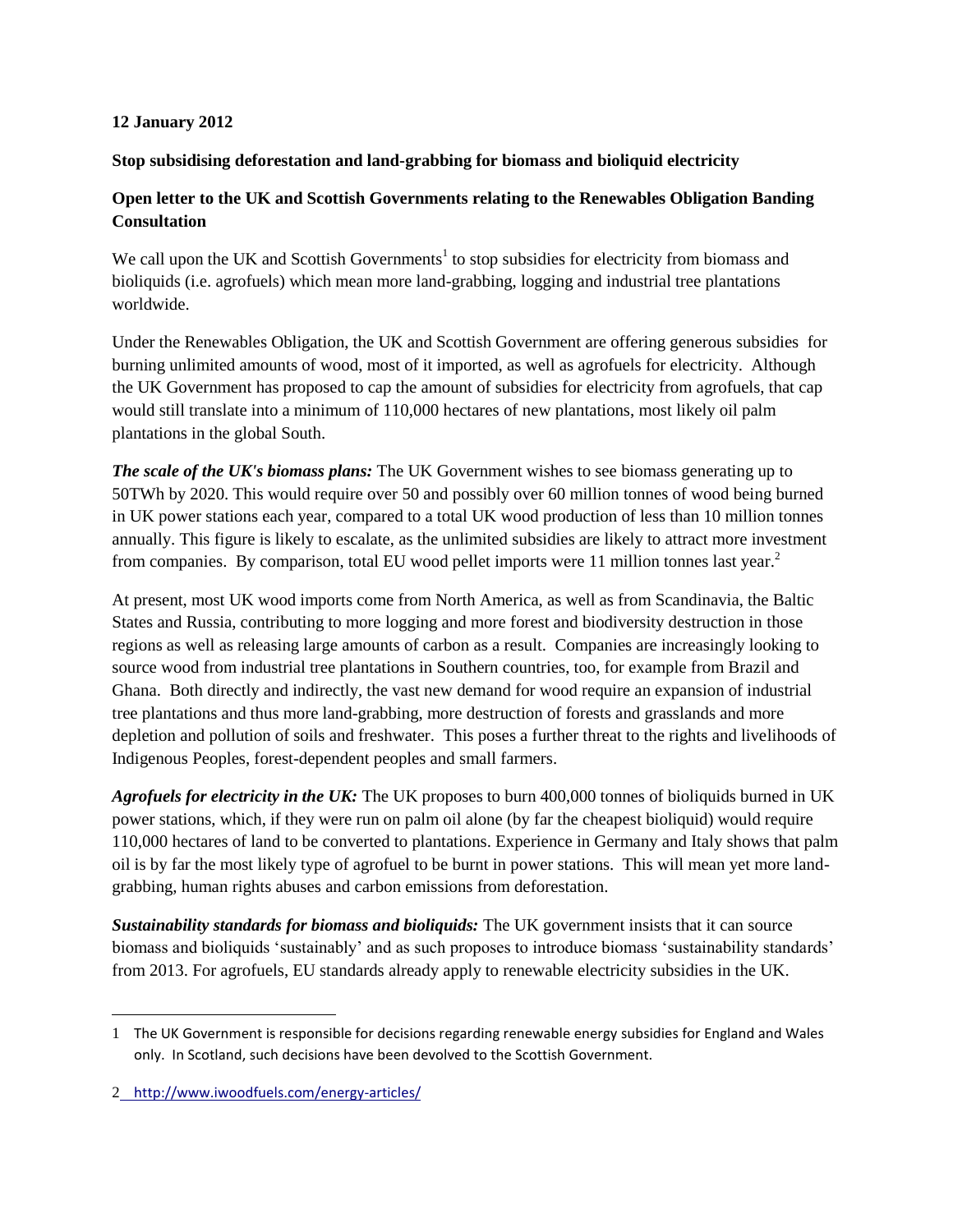Agrofuel and proposed biomass sustainability standards are grossly inadequate: Above all, they do not address the inherently unsustainable nature of the new demand for wood and vegetable oil being created, on top of an already vastly unsustainable demand for both in the UK and across Europe. Standards ignore all indirect impacts from biomass and agrofuels, as well as all impacts on communities, human rights, the right to food, soil and water. What's more, the carbon savings requirements for biomass and bioliquids under the criteria are a false target, as the methodology by which carbon emissions are calculated wrongly assumes that burning bioenergy is carbon-neutral. And there will not even be any independent auditing or verification of companies' claims.

*No subsidies for biomass or bioliquids electricity:* By driving up the demand and the global price for wood and energy crops such as palm oil through subsidies (called Renewable Obligation Certificates or ROCs), the UK's policy on industrial biomass and bioliquids is set to increase land grabbing and speculation for tree plantations, expand destructive logging, speed up the conversion of biodiverse native forests to monoculture tree plantations, and worsen climate change. The government must show it cares about people and planet by investing in clean and genuine renewable energy solutions that do not adversely affect the global south.

We therefore call upon the United Kingdom to scrap all support measures for biomass and bioliquids and to focus on cutting the demand for energy, including through investment in energy efficiency and home insulation and focussing support on genuinely renewable and sustainable energy technologies instead.

Signed by:

- $\triangle$  ADP (Amics de Palanques), Spain
- $\triangle$  Africa-Europe Faith & Justice Network (AEFJN), Belgium
- A AFRICANDO, Spain
- Afrika-Europa Network, Netherlands
- Agencia de Desarrollo Local, Argentina
- Amazònia Assemblea de Solidaritat, Spain
- American Environmental Health Studies Project, US
- ATTAC España, Spain
- Biofuelwatch, UK/US
- $\triangle$  Biomass Accountability Project, Massachusetts, US
- $\triangle$  Breathe Clean Air Group, UK
- Buckeye Forest Council, Ohio, US
- $\triangle$  Bushwacker Wholefoods, UK
- Campaign Against Climate Change, UK
- CAPPA-Ecological Justice, Indonesia
- Carmelitas Descalzas de Olza, Spain
- $\triangle$  Center for Biological Diversity, US
- CESINSAD, Colombia
- CISP Comitato Internazionale per lo Sviluppo dei Popoli, Italy
- $\triangle$  COECOCEIBA-Friends of the Earth Costa Rica, Costa Rica
- Colectivo de Ex Detenidas Desaparecidas "Carmen Soler" Asociación HIJOS PY, Paraguay
- Comisión de DDHH de Paraguayos Residentes en Buenos Aires, Argentina
- Comite Oscar Romero, Spain
- Concerned Citizens of Franklin County, Massachusetts, US

 Consejo de Organizaciones de Médicos y Parteras Indígenas Tradicionales por la Salud Comunitaria en Chiapas, Mexico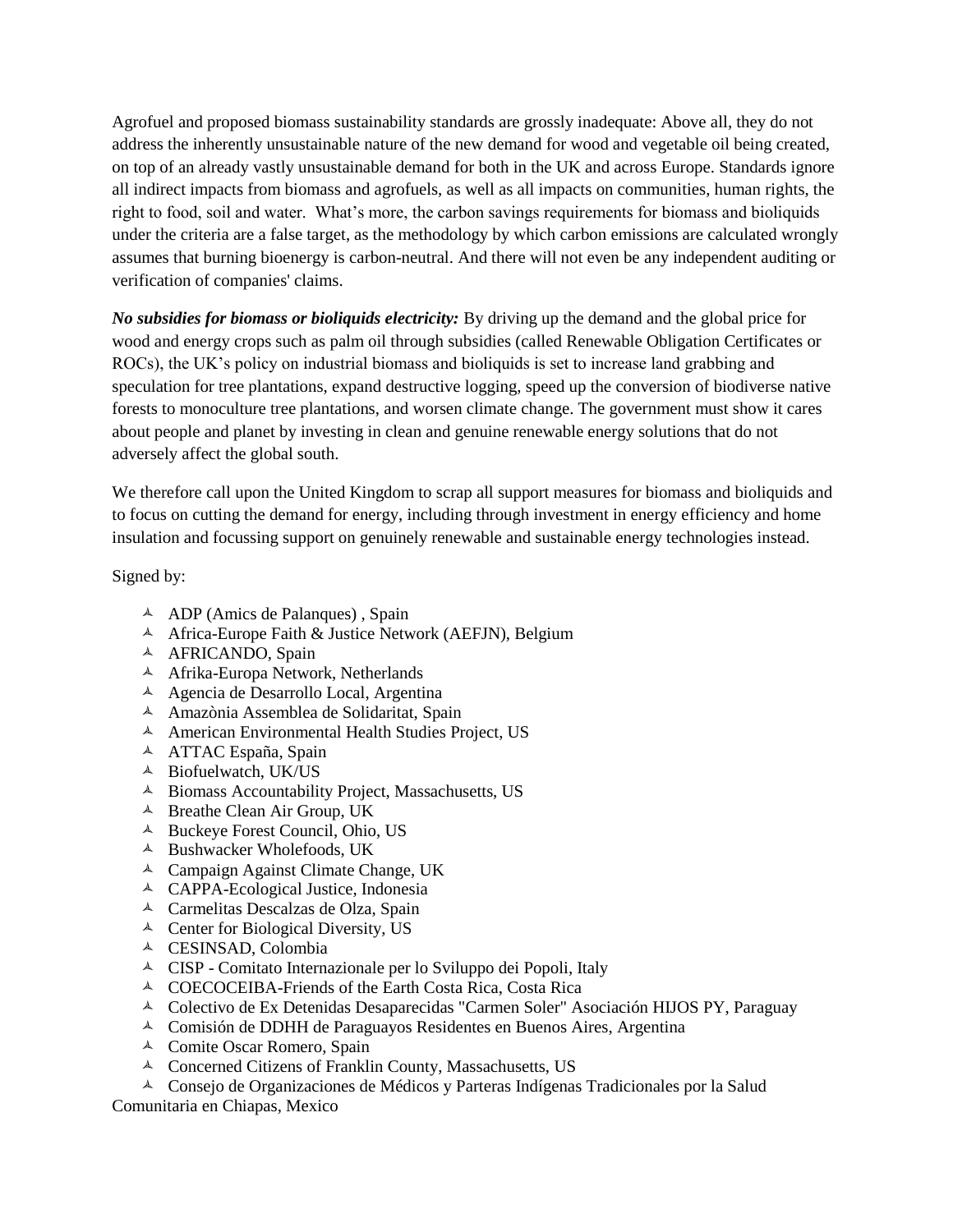- <sup> $\triangle$ </sup> Corporate Europe Observatory, Netherlands
- Dachverband Kulturpflanzen- und Nutztiervielfalt e.V., Germany
- Dogwood Alliance, US
- Down to Earth, UK
- <sup> $\triangle$ </sup> Earth 3000, Germany
- $\triangle$  Earthpeoples
- $\triangle$  Ecological Society of the Philippines, Philippines
- Econexus, UK
- Ecoportal, Argentina
- $\triangle$  Eco Sitio, Argentina
- $\triangle$  Edinburgh 350, UK
- Elephant Family, UK
- Erwin-Warth-Stiftung für Flora, Fauna, Umwelt, Germany
- Espacio Bristol-Colombia, UK
- Forest Monitor, UK
- Forum Ökologie & Papier, Germany
- $\triangle$  Friends of the Siberian Forest, Russia
- Fundacion del Rio, Nicaragua
- Global Forest Coalition
- Grangemouth Community Council, Scotland
- <sup> $\triangle$ </sup> Green Delaware, US
- Grupo Autoayuda Los Andes, Germany
- Gulf Citizens for Clean Renewable Energy Inc, Florida, US
- $\triangle$  Healthy Dubois County, US
- <sup>A</sup> INCOMINDIOS, Switzerland
- $\lambda$  Institut für angewandten Regenwaldschutz/Regenwald-Institut. e.V., Germany
- $\triangle$  Irish Doctors Environmental Association, Ireland
- $\triangle$  Kalpavriksh, India
- A Keep Our Island Clean, Hawaii, US
- Labour,Health and Human rights Development Centre, Nigeria
- Levegő Munkacsoport (Clean Air Action Group), Hungary
- $\triangle$  Les Amis de la Nature et des Jardins (ANJ), DR Congo
- $\triangle$  Movimiento Nacional de Victimas, M.N.V., Paraguay
- $\uparrow$  National Association of Professional Environmentalists (Friends of the Earth Uganda, NAPE),

## Uganda

- A No North Blyth Biomass Power Station, Scotland
- $\triangle$  NOPE (No Oil Palm Energy), UK
- $\triangle$  No Leith Biomass Campaign, UK
- $\triangle$  No Southampton Biomass, UK
- <sup> $\triangle$ </sup> North East Peoples Alliance, India
- Oakland Institute, US
- Olympic Environmental Council, Washington, US
- Organizacion Fraternal Negra Hondureña, OFRANEH, Honduras
- $\blacktriangle$  Philippine Initiative for Conservation of Environment and the People, Philippines
- Port Talbot Residents Against Power Stations, UK
- $\triangle$  Preserve Pepeekeo Health and Environment, Hawaii, US
- PTAirwatchers Port Townsend, WA, USA
- $\triangle$  Reforest the Earth, UK
- Regenbogenkreis, Germany
- Rettet den Regenwald e.V., Germany
- $\triangle$  Salva la Selva, Spain